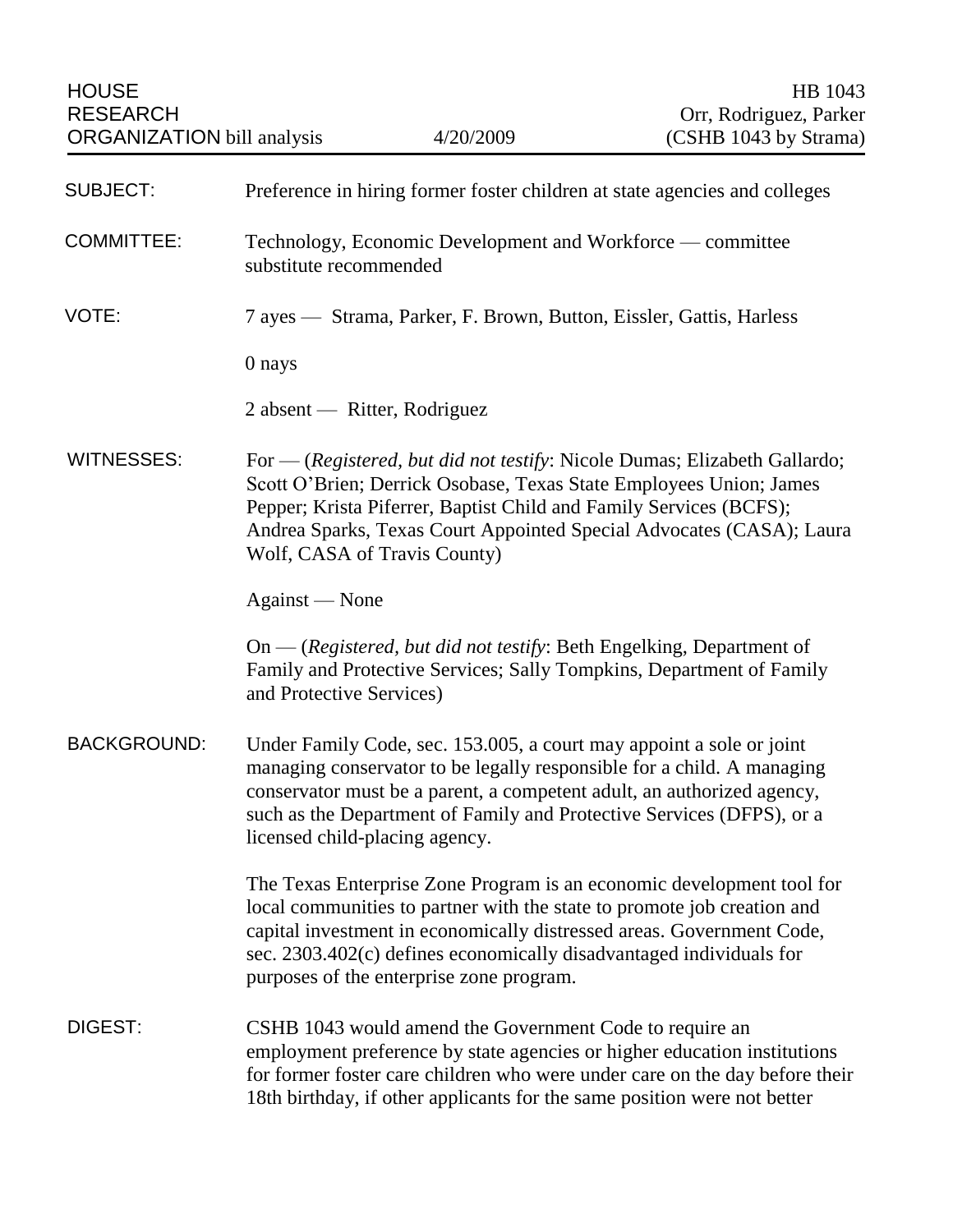## HB 1043 House Research Organization page 2

qualified. The bill would also allow for these individuals to receive a service credit of 10 points if they met the minimum score for a required exam under a merit system or civil service plan for selecting or promoting employees. This preference would not extend to a position of private secretary or deputy of an official or department or to a person holding a strictly confidential relation to an employer.

These foster care alumni also would be granted retention preference if their employing state agency reduced its workforce for employees of similar classification.

A former foster child aggrieved by a decision of a state agency regarding hiring or retention would be allowed to appeal by written complaint to the agency's governing body. The governing body would have to respond within 15 business days after receiving the complaint and would be allowed to issue a different hiring decision if it found that employment preferences were not applied by the state agency.

The bill's intent would be to act in concert with federal law or a limitation provided by a federal grant to a state agency.

CSHB 1043 also would amend Government Code, sec. 2303.402(c) by adding this group of foster care alumni to the list of economically disadvantaged individuals for purposes of the enterprise zone program.

The bill would take effect September 1, 2009.

**SUPPORTERS** SAY: CSHB 1043 would provide a helping hand to former foster care children who have been under the care of the state and age out of the system. Former foster children often face difficult challenges after leaving the foster care system. According to a 2003 Northwest Foster Care Alumni Study, 33 percent of foster care alumni have no health insurance or have incomes at or below the poverty level. CSHB 1043 is modeled after preferences for veterans' employment outlined in Government Code, ch. 657.

> This bill would help a relatively small subset of foster care alumni who, just until their 18th birthday, were under the care of the state. The state has a responsibility to help give these youths a leg up as they transition into the adulthood and the workplace.